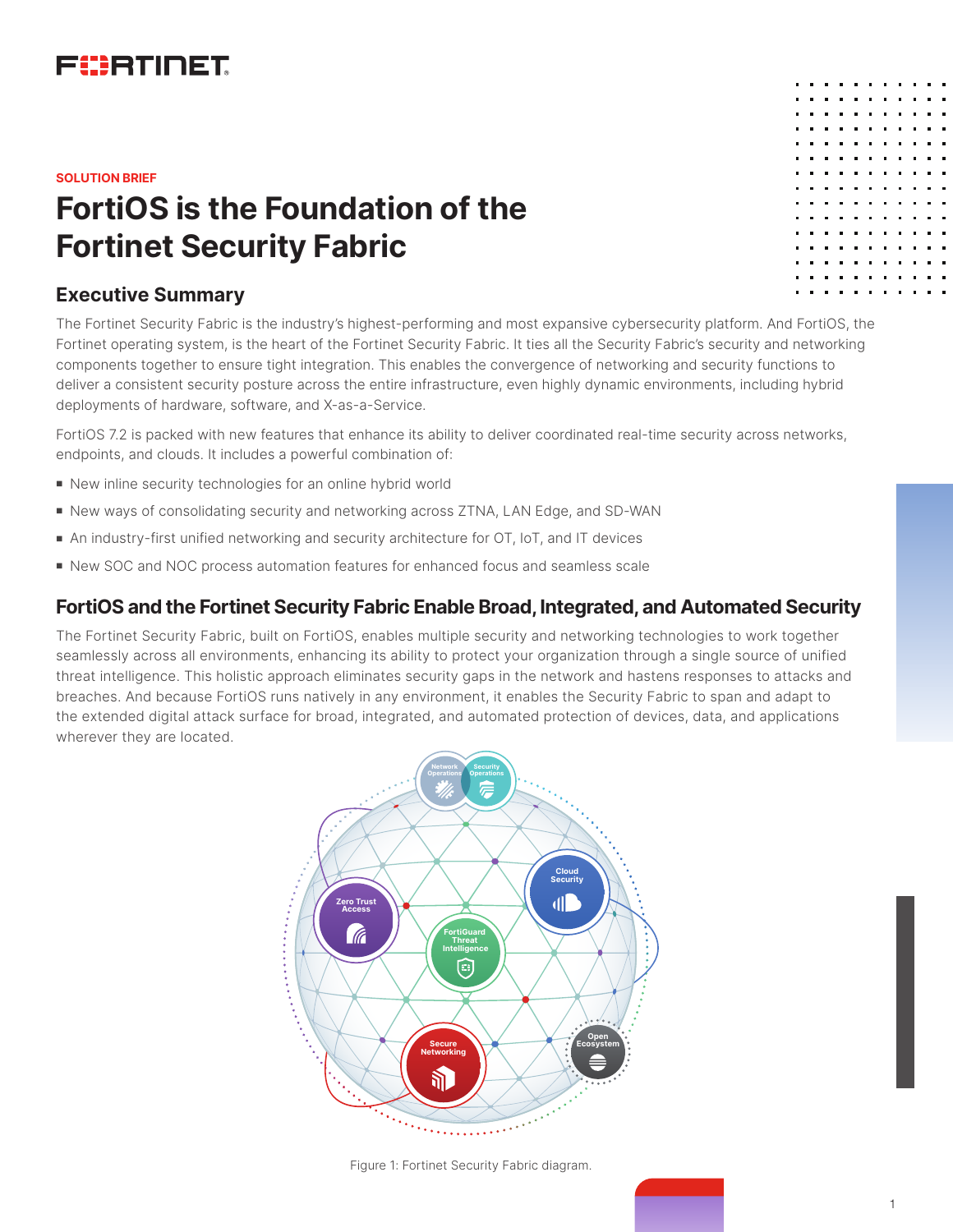Having one unifying operating system that spans the entire distributed Security Fabric ensures:

- Consistent, centralized management and orchestration of security policy and configurations
- <sup>n</sup> Broad reach and control across the expanded attack surface and at every step of the attack cycle
- High-performance enforcement of context-aware security policy
- Artificial intelligence (AI)-based threat detection and recommendations
- <sup>n</sup> AI-based data correlation for analysis and reporting across a unified Fabric-level dataset
- Automated, multipronged response to cyberattacks across the attack surface and throughout the attack cycle
- <sup>n</sup> Improved threat response and reduced risk through enhanced security orchestration, automation, and response (SOAR) capabilities

# **FortiOS 7.2 Delivers New Capabilities**

FortiOS 7.2 addresses and elevates the complex challenges disrupting today's digital acceleration efforts. These include:

- <sup>n</sup> Ineffective security intelligence with no real-time impact makes it impossible to keep ahead of never-seen-before automated attacks.
- <sup>n</sup> Inability to coordinate security across an ever-expanding attack surface and evolving attack cycles creates exploitable security gaps.
- <sup>n</sup> Silos between networking and security create operational and security deficiencies and heighten risk. This is especially challenging as IT and OT networks continue to converge.
- <sup>n</sup> Distributed security postures make effective and consistent detection, prevention, and response in real time nearly impossible.

With over 300 new features spanning the entire Fortinet portfolio, FortiOS 7.2 uniquely empowers organizations to run their businesses without compromising performance, protection, or putting the brakes on innovation. It enables you to establish a consistent and dynamic security posture so users and devices can securely access applications and services from any location regardless of where they are deployed. It also continuously assesses risk and automatically adjusts enforcement end-to-end for any interaction from anywhere. And to expand our portfolio, this release also introduces several new NGFW models that enhance critical performance across today's hybrid networks.

Here are a few of the key FortiOS 7.2 enhancements designed to address today's unique challenges:

#### **Inline Sandbox**

FortiGuard Inline Sandbox Security Service plays a crucial role in stopping ransomware and other threats before damaging the organization. A FortiGate device detects and halts the delivery of a file while the sandbox quickly examines it. Only clean files are released to the user without introducing delays.

#### **Next-Generation Firewall**

**Unified policy:** Unified firewall policy configuration ensures all policies are managed and orchestrated through a single console, including ZTNA.

**ZTNA service portal improvements:** FortiGate now dynamically publishes its application list to FortiClient, bypassing the need for a second configuration on FortiClient EMS.

**IPS admin enhancements:** Role-based access control monitors and controls the release of signatures.

**Global SOC-as-a-Service:** This service provides log location and 24x7 SOC analysts along with managed firewall and endpoint triage.